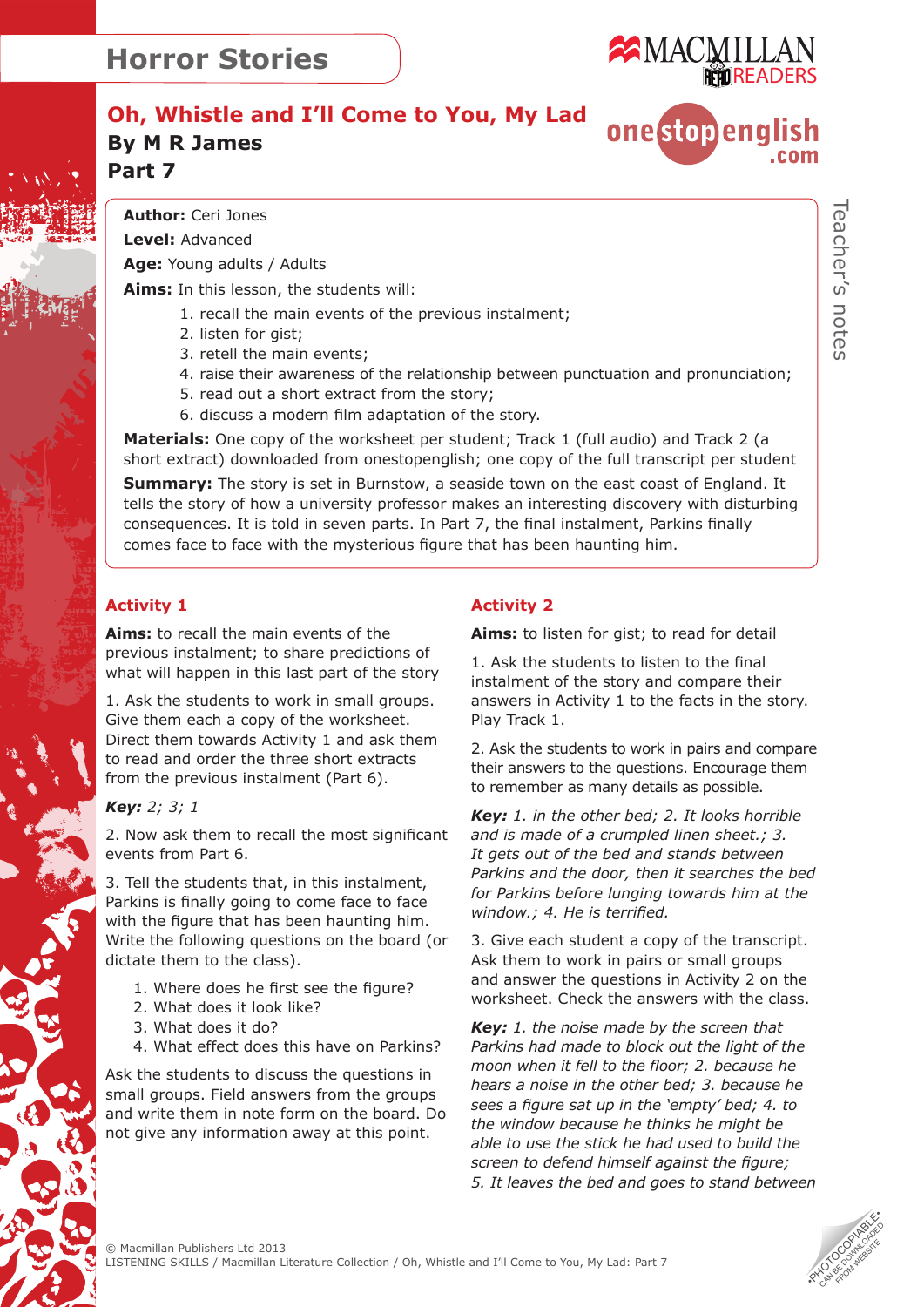

## **Oh, Whistle and I'll Come to You, My Lad By M R James Part 7**

*Parkins and the door.; 6. because it feels its way around; 7. Parkins lets out a noise when the figure brushes against him.; 8. He occupies the other bed, presumably because he knows Parkins won't want to be left alone.; 9. He throws the whistle into the sea, perhaps because he believes it is haunted and that the figure came for the whistle.; 10. Parkins would have fallen out of the window or lost his wits.*

#### **Activity 3**

**Aim:** to raise awareness of the relationship between punctuation and pronunciation (commas and pauses)

1. Ask the students what they thought was the climax (the most exciting moment) in this final instalment. Allow them a few minutes to identify an extract in the transcript and then ask them to explain their choice to the class.

2. Ask the students to listen to a short extract from the story and see if it is the same as the extract they chose. Play Track 2 and ask the students to comment on how the narrator conveys the drama of the moment. *(At key points, he speaks excitedly and at an increased volume, strongly stressing key words and pausing briefly in order to build suspense.)*

3. Ask the students to look at the extract on the worksheet (Activity 3). Tell them that all the commas are missing. Ask them to listen again and add in commas where the narrator pauses. Play Track 2 again.

4. Ask the students to compare their answers with another student. Then tell them to check against the transcript.

*Key: See the extract in the transcript, marked* Track 2*.*

5. Ask the students to listen to the track again and read out the extract in time with the narrator.

#### **Group activity**

**Aims:** to discuss the main characters; to choose actors who could play their roles

1. Ask the students to work in small groups to think of five adjectives each to describe the two main characters in the story, Parkins and the Colonel.

Teacher's notes

Teacher's note

2. When they've finished, write the following questions on the board:

- Why did you choose these adjectives?
- What else do you know about the two characters?
- What do you imagine they look like?

Ask the students to discuss the questions in their groups.

3. Ask the groups to report back on their discussion. Tell them that they are going to be casting a modern version of the story. They must discuss the following things:

- How will the story, and its main characters, be different now that the story is set in modern times?
- Which actors should play the two lead roles?
- How will the ghost be depicted?

4. When they have decided, ask the groups to design a poster for their film with:

- a. a new title;
- b. a tag line (usually one sentence, summing up the contents of the film);
- c. a single image.

You may first want to look at other examples of posters for horror movies or ghost stories and discuss the use of tag lines and images.

Alternatively, instead of each group working on their own poster, you could ask the students to present and explain the choices they made in task 3, then vote for the best film idea. Students could then design the poster as a whole class.

#### **Follow-up tasks**

1. Ask the students to write a simplified version of the story, one that would be suitable for intermediate-level learners.

2. Ask the students to write a review of the story, including a personal response.

3. Ask the students to look for online film versions of the story and compare them to the version they listened to. Ask them to think about the following questions:

- What changes, if any, have been made?
- Are they an improvement? Why? Why not?

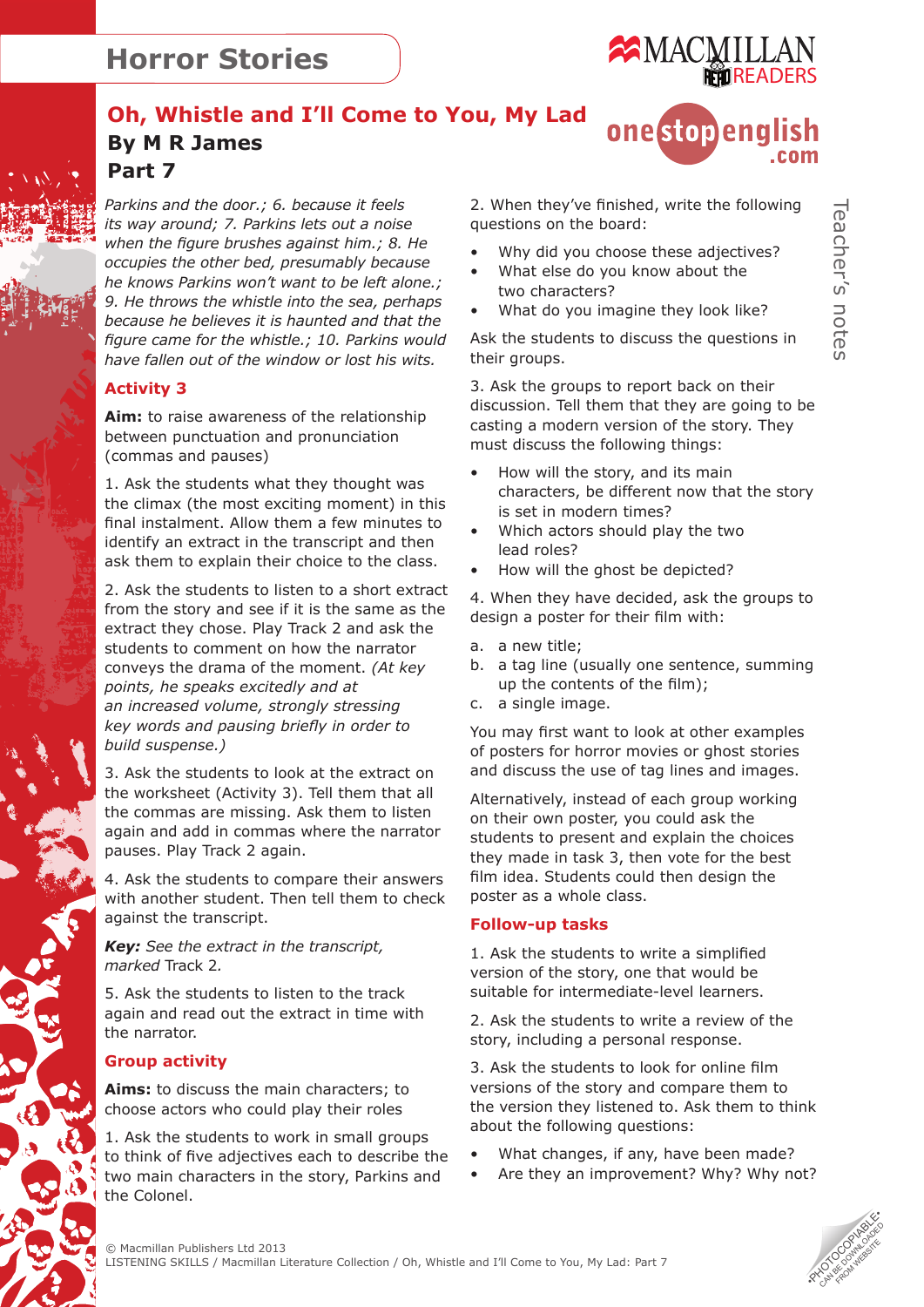

### **Oh, Whistle and I'll Come to You, My Lad By M R James Part 7**



### **Activity 1**

#### **Put the extracts in the order they appeared in Part 6.**

- 1. When he had read a somewhat solid work long enough to produce a decided wish for sleep, he cast a drowsy glance round the room, blew out the candle, and fell back upon the pillow.
- 2. As they turned the corner of the house, the Colonel was almost knocked down by a boy who rushed into him at the very top of his speed, and then, instead of running away, remained hanging on to him and panting.
- 3. It certainly did: the clothes were bundled up and twisted together in a most tortuous confusion. Parkins pondered.

## **Activity 2**

#### **Read the transcript and answer the questions.**

- 1. What wakes Parkins up?
- 2. Why does he turn over in bed?
- 3. Why does he jump out of his bed?
- 4. Where does he run to? Why?
- 5. What does the figure do?
- 6. How does Parkins understand it is blind?
- 7. How does the figure find Parkins?
- 8. What does the Colonel do for the rest of the night? Why?
- 9. What does the Colonel do when he leaves the room in the morning? Why?
- 10.What would have happened if the Colonel hadn't appeared?

## **Activity 3**

### **Listen to the extract. Add in commas where the narrator pauses.**

It leapt towards him upon the instant and the next moment he was half-way through the window backwards uttering cry upon cry at the utmost pitch of his voice and the linen face was thrust close into his own. At this almost the last possible second deliverance came as you will have guessed: the Colonel burst the door open and was just in time to see the dreadful group at the window. When he reached the figures only one was left. Parkins sank forward into the room in a faint and before him on the floor lay a tumbled heap of bed-clothes.

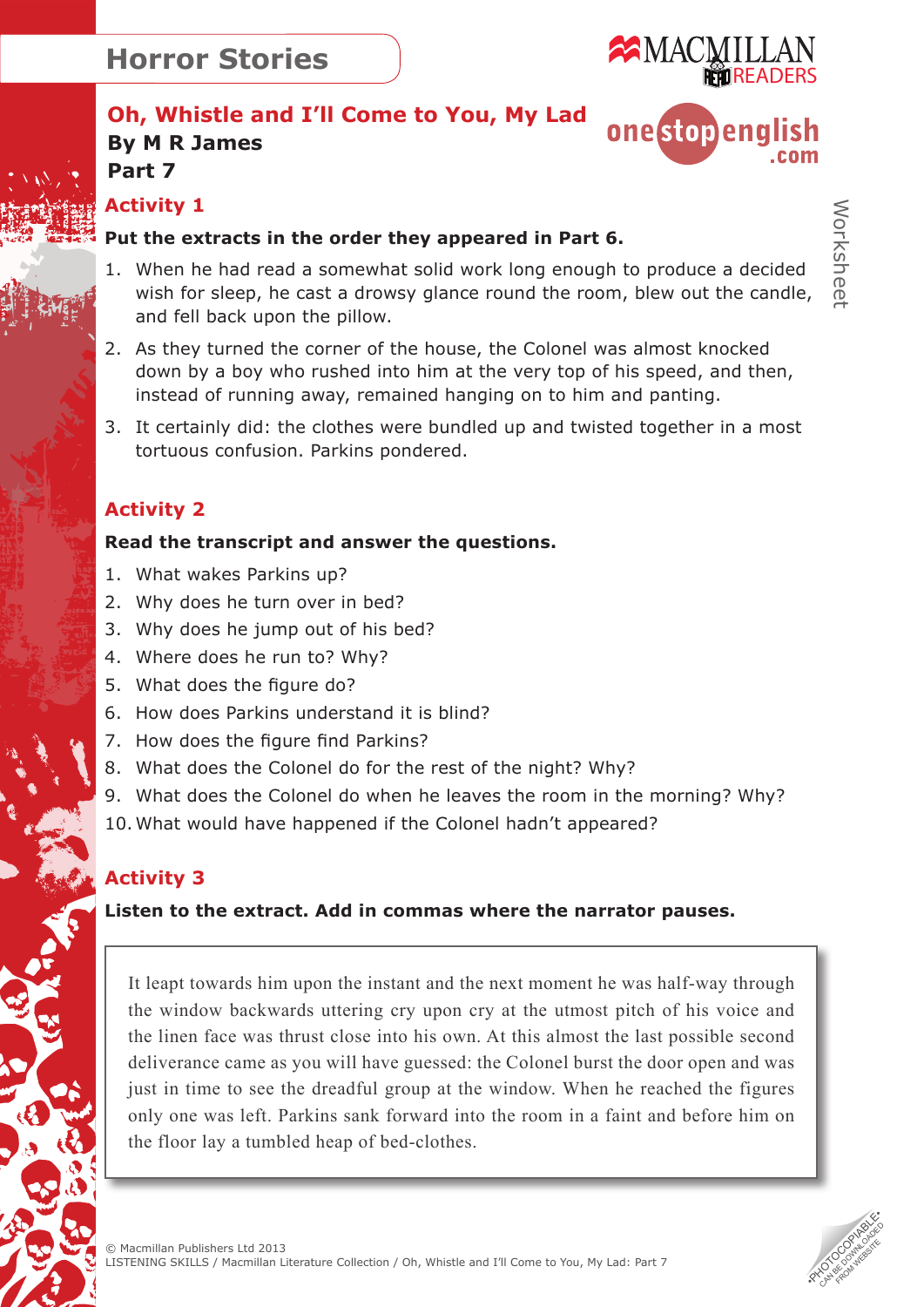

### **Oh, Whistle and I'll Come to You, My Lad By M R James Part 7**

# onestopenalish  $com$

He must have slept soundly for an hour or more, when a sudden **clatter** shook him up in a most unwelcome manner. In a moment he realized what had happened: his carefully-constructed screen had given way, and a very bright frosty moon was shining directly on his face. This was highly annoying. Could he possibly get up and reconstruct the screen? or could he manage to sleep if he did not?

For some minutes he lay and pondered over the possibilities; then he turned over sharply, and with all his eyes open lay breathlessly listening. There had been a movement, he was sure, in the empty bed on the opposite side of the room. Tomorrow he would have it moved, for there must be rats or something playing about in it. It was quiet now. No! the commotion began again. There was a rustling and shaking: surely more than any rat could cause.

I can figure to myself something of the Professor's bewilderment and horror, for I have in a dream thirty years back seen the same thing happen; but the reader will hardly, perhaps, imagine how dreadful it was to him to see a figure suddenly sit up in what he had known was an empty bed. He was out of his own bed in one **bound**, and made a dash towards the window, where lay his only weapon, the stick with which he had propped his screen. This was, as it turned out, the worst thing he could have done, because the personage in the empty bed, with a sudden motion, slipped from the bed and took up a position, with outspread arms, between the two beds, and in front of the door. Parkins watched it in a horrid **perplexity**. Somehow, the idea of getting past it and escaping through the door was intolerable to him; he could not have borne – he didn't know why – to touch it; and as for its touching him, he would sooner dash himself through the window than have that happen. It stood for the moment in a band of dark shadow, and he had not seen what its face was like. Now it began to move, in a **stooping** posture, and all at once the spectator realized, with some horror and some relief, that it must be blind, for it seemed to feel about it with its **muffled** arms in a **groping** and random **fashion**. Turning half away from him, it became suddenly conscious of the bed he had just left, and **darted** towards it, and bent over and felt the pillows in a way which made Parkins **shudder** as he had never in his life thought it possible. In a very few moments it seemed to know that the bed was empty, and then, moving forward into the area of light and facing the window, it showed for the first time what manner of thing it was.

Parkins, who very much dislikes being questioned about it, did once describe something of it in my hearing, and I gathered that what he chiefly remembers about it is a horrible, an intensely horrible, face of crumpled linen. What expression he read upon it he could not or would not tell, but that the fear of it went **nigh** to maddening him is certain.

But he was not at leisure to watch it for long. With formidable quickness it moved into the middle of the room, and, as it groped and waved, one corner of its draperies swept across Parkins's face. He could not – though he knew how



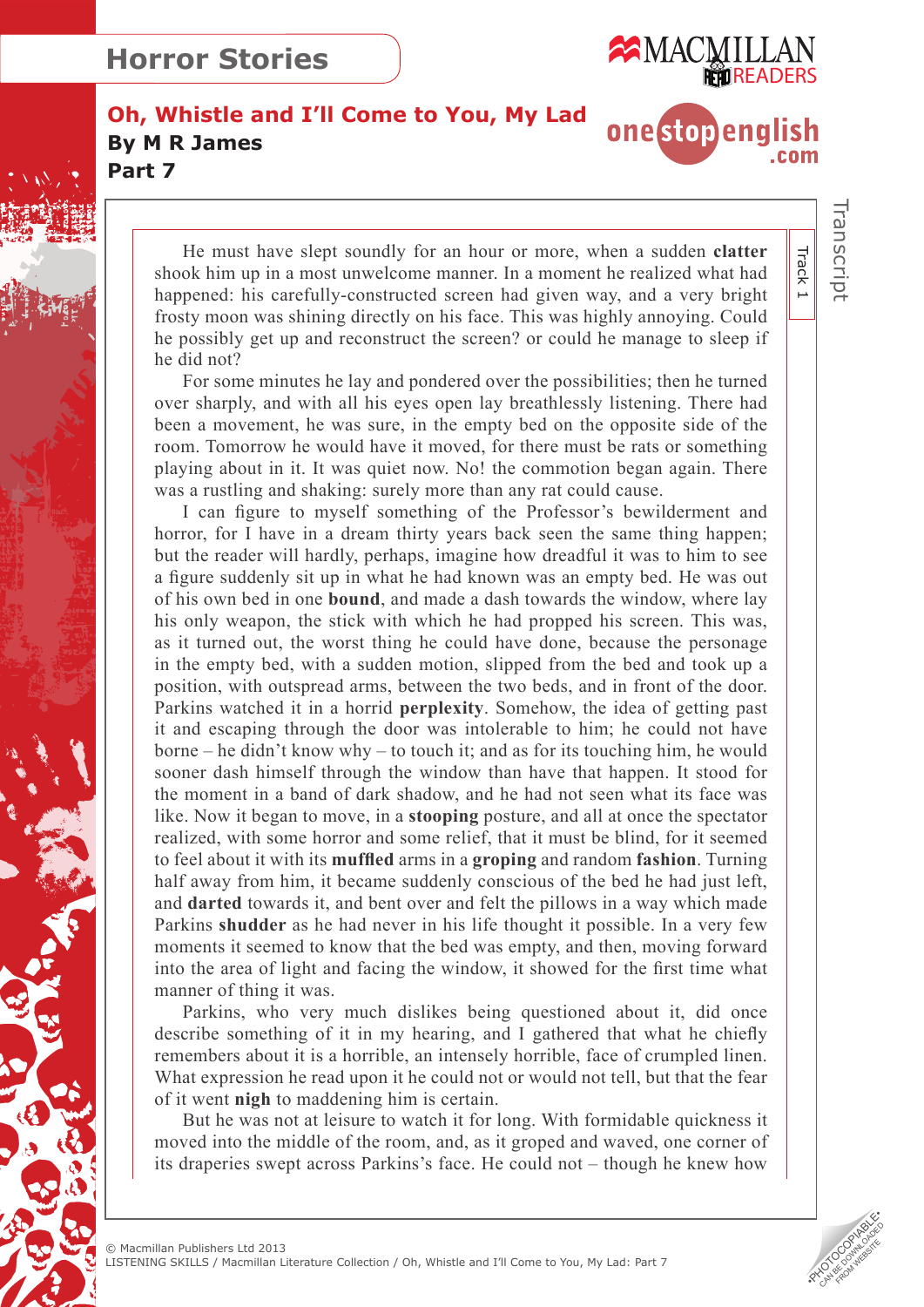

### **Oh, Whistle and I'll Come to You, My Lad By M R James Part 7**

onestopenalish  $com$ 

**perilous** a sound was – he could not keep back a cry of disgust, and this gave the searcher an instant clue. It leapt towards him upon the instant, and the next moment he was half-way through the window backwards, uttering cry upon cry at the utmost pitch of his voice, and the linen face was thrust close into his own. At this, almost the last possible second, **deliverance** came, as you will have guessed: the Colonel burst the door open, and was just in time to see the dreadful group at the window. When he reached the figures, only one was left. Parkins sank forward into the room in a faint, and before him, on the floor, lay a tumbled heap of bed-clothes.

Colonel Wilson asked no questions, but busied himself in keeping everyone else out of the room and in getting Parkins back to his bed; and himself, wrapped in a rug, occupied the other bed for the rest of the night. Early on the next day Rogers arrived, more welcome than he would have been a day before, and the three of them held a very long consultation in the Professor's room. At the end of it the Colonel left the hotel door carrying a small object between his finger and thumb, which he cast as far into the sea as a very **brawny** arm could send it. Later on the smoke of a burning ascended from the back premises of the Globe.

Exactly what explanation was **patched up** for the staff and visitors at the hotel I must confess I do not recollect. The Professor was somehow cleared of the ready suspicion of **delirium tremens**, and the hotel of the reputation of a troubled house.

There is not much question as to what would have happened to Parkins if the Colonel had not intervened when he did. He would either have fallen out of the window or else **lost his wits**. But it is not so evident what more the creature that came in answer to the whistle could have done than frighten. There seemed to be absolutely nothing material about it save the bed-clothes of which it had made itself a body. The Colonel, who remembered a not very dissimilar occurrence in India, was of opinion that if Parkins had **closed** with it, it could really have done very little, and that its one power was that of frightening. The whole thing, he said, served to confirm his opinion of the Church of Rome.

There is really nothing more to tell, but, as you may imagine, the Professor's views on certain points are less clear cut than they used to be. His nerves, too, have suffered: he cannot even now see a **surplice** hanging on a door quite unmoved, and the spectacle of a scarecrow in a field late on a winter afternoon has cost him more than one sleepless night.



© Macmillan Publishers Ltd 2013 LISTENING SKILLS / Macmillan Literature Collection / Oh, Whistle and I'll Come to You, My Lad: Part 7 **Track** 

**Transcript**